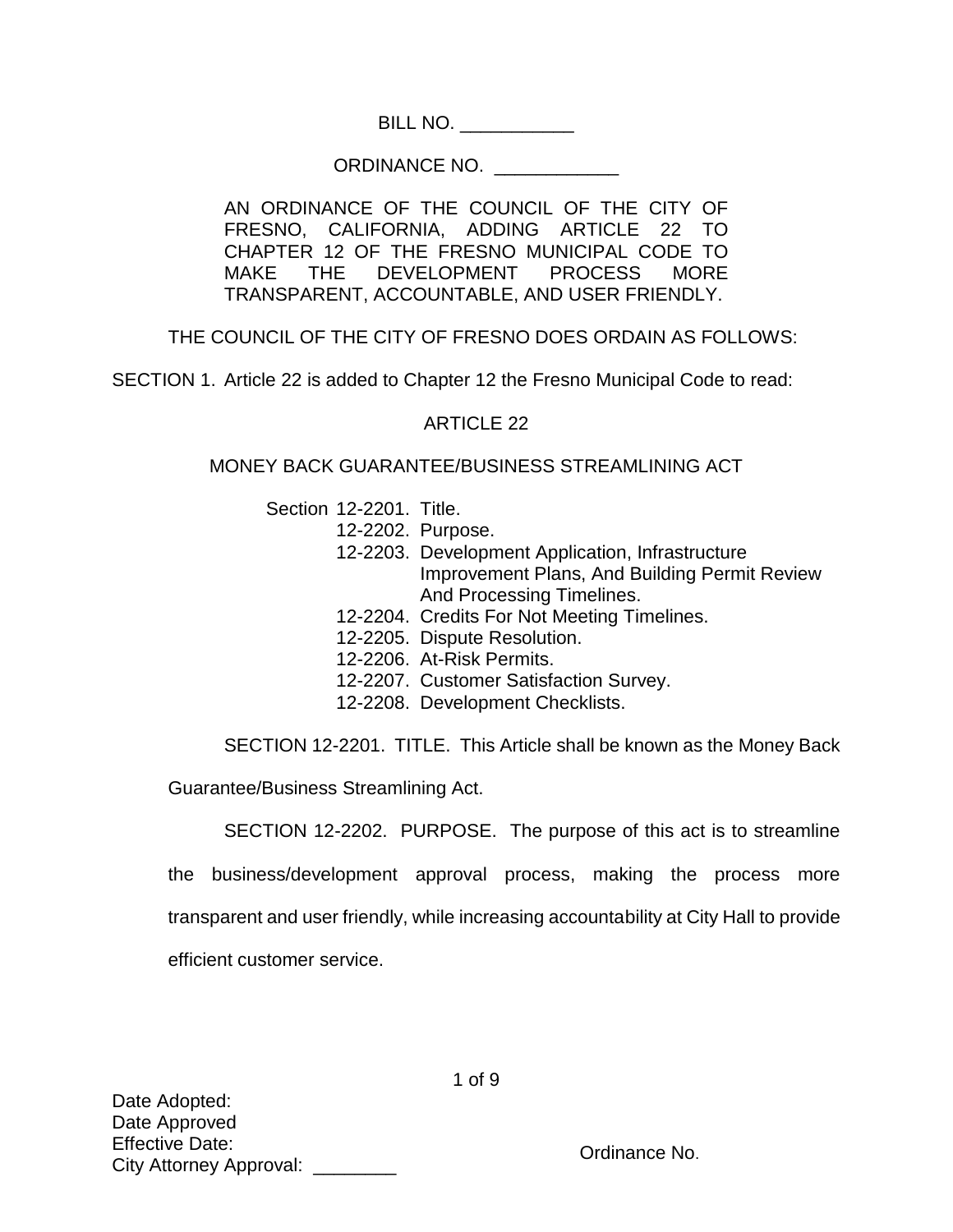SECTION 12-2203. DEVELOPMENT APPLICATION, INFRASTRUCTURE IMPROVEMENT PLANS, AND BUILDING PERMIT REVIEW AND PROCESSING TIMELINES.

(a) Development applications, infrastructure improvement plans, and building permits shall be reviewed and acted upon in accordance with the following timelines (all timelines set forth in the Article shall be city business days), commencing on the date a completed application, improvement plan, or other document (as applicable) is received:

(1) Pre-application review for projects – within 15 days.

(2) Development permit – within 75 days.

(3) Zone clearance – within 15 days.

(4) Rezoning or pre-zoning consistent with the General Plan – shall go before Planning Commission within 100 days.

(5) General Plan amendments within the city's sphere of influence – shall go before Planning Commission within 100 days.

(6) Site plan review for projects consistent with the General Plan and Zoning - within 15 days.

(7) Conditional Use Permits – within 75 days.

(8) Tentative parcel and subdivision maps - within 50 days.

(9) Final subdivision maps and improvement plans preliminary submittal - within 5 days.

(10) Site grading plans - within 10 days.

(11) Construction plans – within 60 days.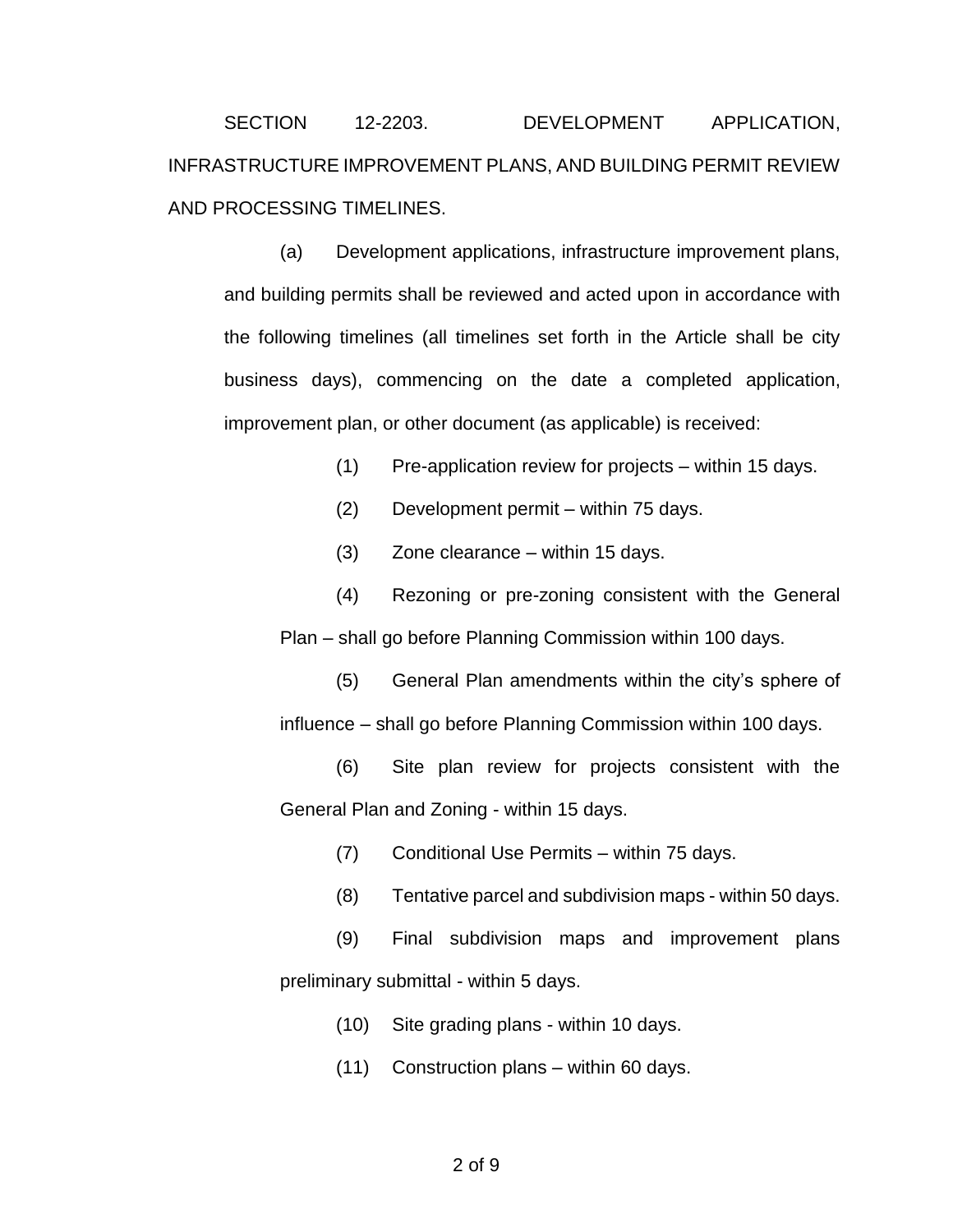(12) Public Works and Public Utilities Infrastructure improvement plans - within 20 days.

(13) Plan back-check – within 5 days.

(14) Final parcel and subdivision map check – within 15 days.

(15) Community Facilities District processing (including hearings) – within 80 days.

(16) Building permits – within 7 days of building plan approval.

(17) Tenant improvement plans under 3,000 square feet – within 10 days.

(18) Tenant improvements of 3,000 feet or more – within 20 days.

SECTION 12-2204. CREDITS FOR NOT MEETING TIMELINES.

(a) The Development and Resource Management (DARM) Department shall assign a person responsible for each application or project who shall ensure timelines are met, including overseeing routing to other city departments and outside agencies.

(b) Failure by the city to complete action on an application or submission according to the timelines set forth herein shall result in the applicant receiving a credit against future city fees and/or business license tax in the amount of the processing fee paid for that application or submission.

(c) The credits for the fee paid by the applicant may be applied:

3 of 9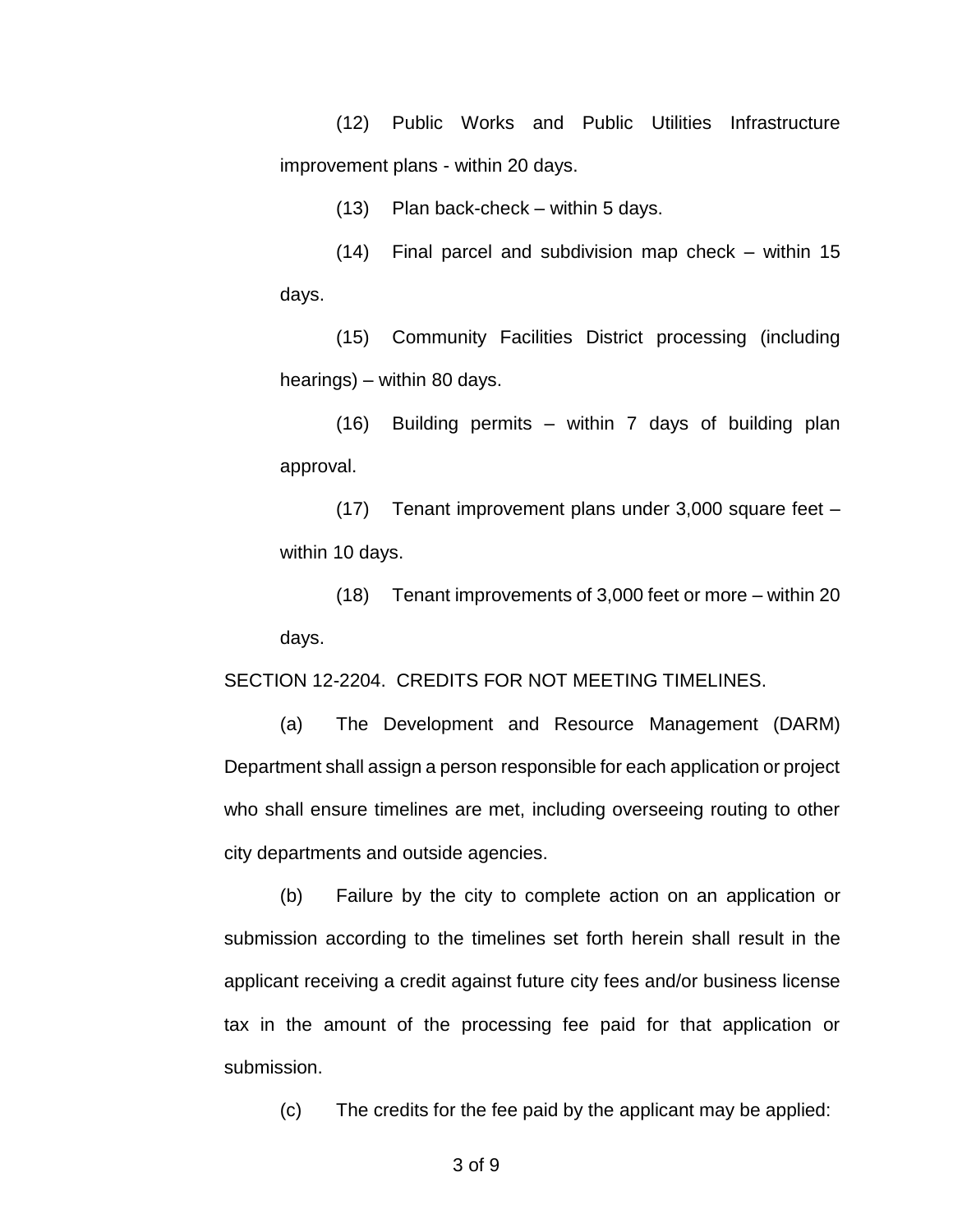(1) Against any future or additional city entitlement, permit, and/or plan check fees set forth in the Master Fee Schedule for current or future projects, or other applications pursued by the applicant.

(2) Against any future city business license tax owed by the applicant.

(3) Alternatively, an applicant may request a fee voucher and transfer the credit to another person or business, including donation to a qualified non-profit organization, if desired.

(d) Subsection (b) shall not apply when:

(1) Delay is caused by the applicant or its agent, through error, omission, inaction, or otherwise. Timelines shall be extended for the period of the delay.

(2) Delay is caused solely by another agency, including but not limited to Fresno Irrigation District, Fresno Metropolitan Flood Control District, School District(s), County of Fresno, PG&E, or San Joaquin Valley Air Pollution Control Board. When another agency is the reason for the delay, the city shall immediately communicate to the applicant the cause of or reason for the delay.

(3) Delay is due to the scheduling or action of a legislative or advisory body including but not limited to the Council, Planning Commission, or a District Implementation Committee.

(4) Delay is due to actual or threatened litigation.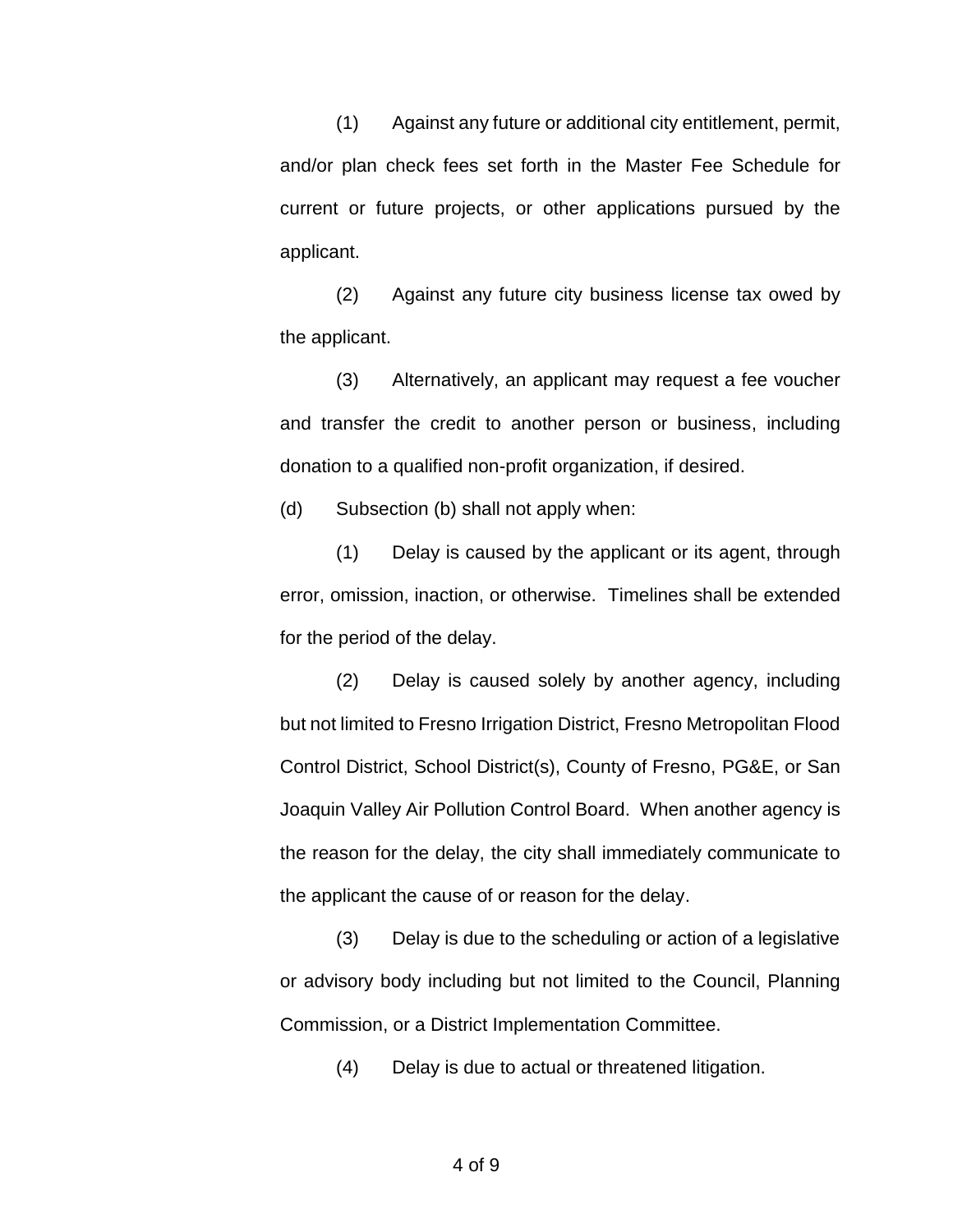(5) The city informs the applicant prior to the expiration of the timeline of extraordinary complexity or circumstances related to the project, entitlement, or approval. The city shall provide an alternate timeline for processing, as agreed upon by the city and the applicant in writing. A project may be considered extraordinarily complex in situations including but not limited to:

(i) The city is providing funding, either directly or via grants, credits, or incentives.

(ii) Where public outreach, such as a neighborhood meeting or meetings, is required or recommended.

(iii) Where the physical circumstances of the project property are unique or require mitigation.

(iv) Where a project approval is appealed.

(v) Where the approvals are pursuant to a Development Agreement being negotiated between the city and the applicant.

(vi) Where subsequent amendments or changes are made to the project by the applicant after submission.

(v) Where applicants seek alternative mitigation measures and/or project conditions that deviate from those recommended by city staff or set forth in the applicable environmental assessment.

(6) When multiple entitlements are packaged or bundled together, the longest timeline will apply.

## 5 of 9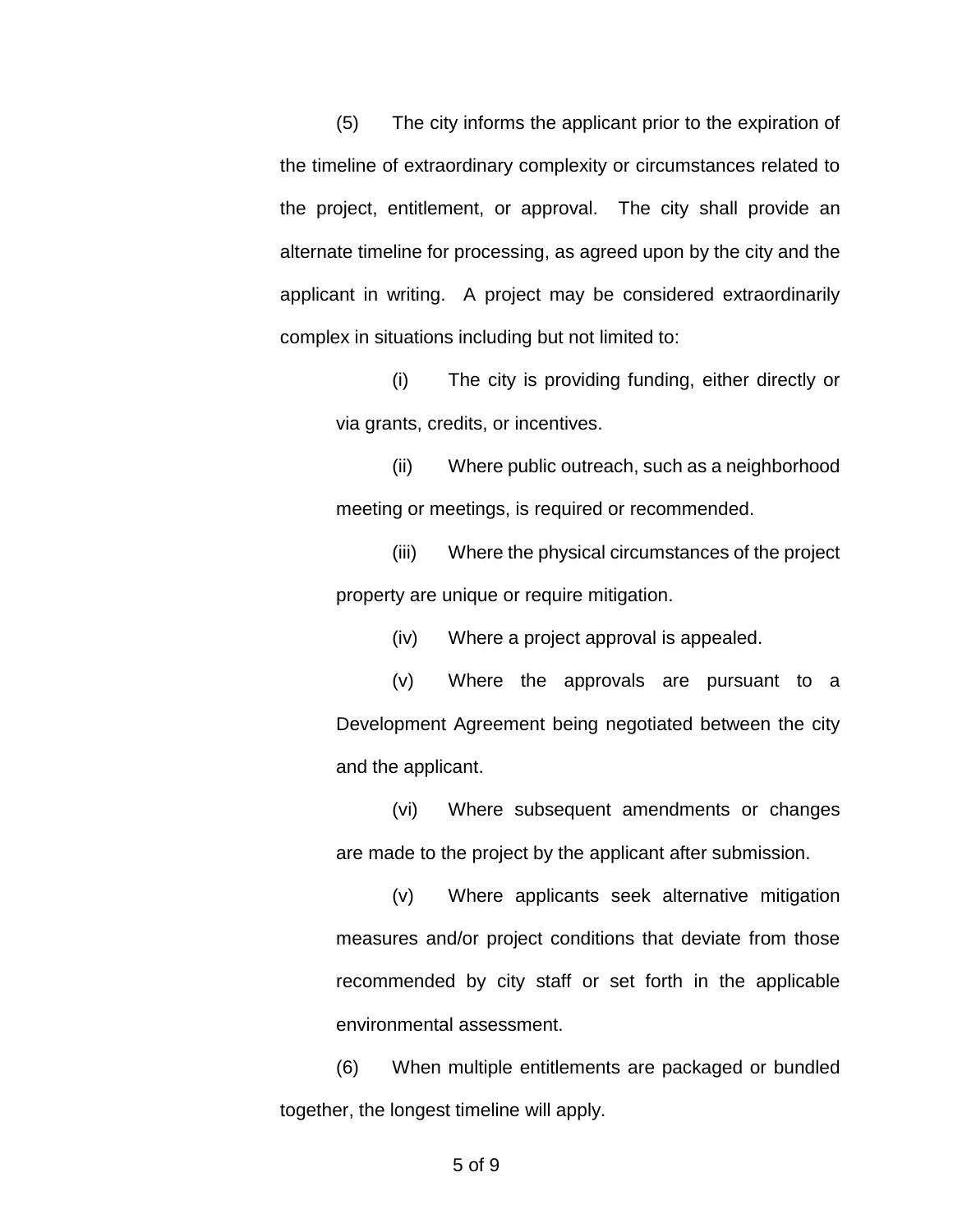(7) The project is neither categorically nor statutorily exempt from the requirements of CEQA and the project will require either a Finding of Conformity, or Negative Declaration/Mitigated Negative Declaration, or required tribal consultation, in which case 60 days shall be added to the timeline. If the project requires an EIR, the city shall provide an alternate timeline for processing, as agreed upon by the city and the applicant in writing.

(e) If credits granted result in a reduction of general fund revenue, the resulting shortfall shall be deducted from the DARM budget in the next fiscal year, unless the delays are caused solely by the Public Works Department or Public Utilities Department, in which case the rebate shall be assessed against that department. Credits granted pursuant to this section shall have NO effect on public safety (Police and Fire Departments) budgeting or revenue.

SECTION 12-2205. DISPUTE RESOLUTION. If the applicant and the city are unable to reach agreement on an alternate timeline for processing when required by this article, or dispute whether the city has complied with the timelines set forth this article, the applicant may submit a request for decision in writing, not exceeding five pages, to the city's administrative hearing officer. The city shall have three days to submit to the hearing officer a response to the applicant's request, also not to exceed five pages. The hearing officer shall render and communicate a decision within five days, in writing, to the applicant and the city, and that decision shall be final.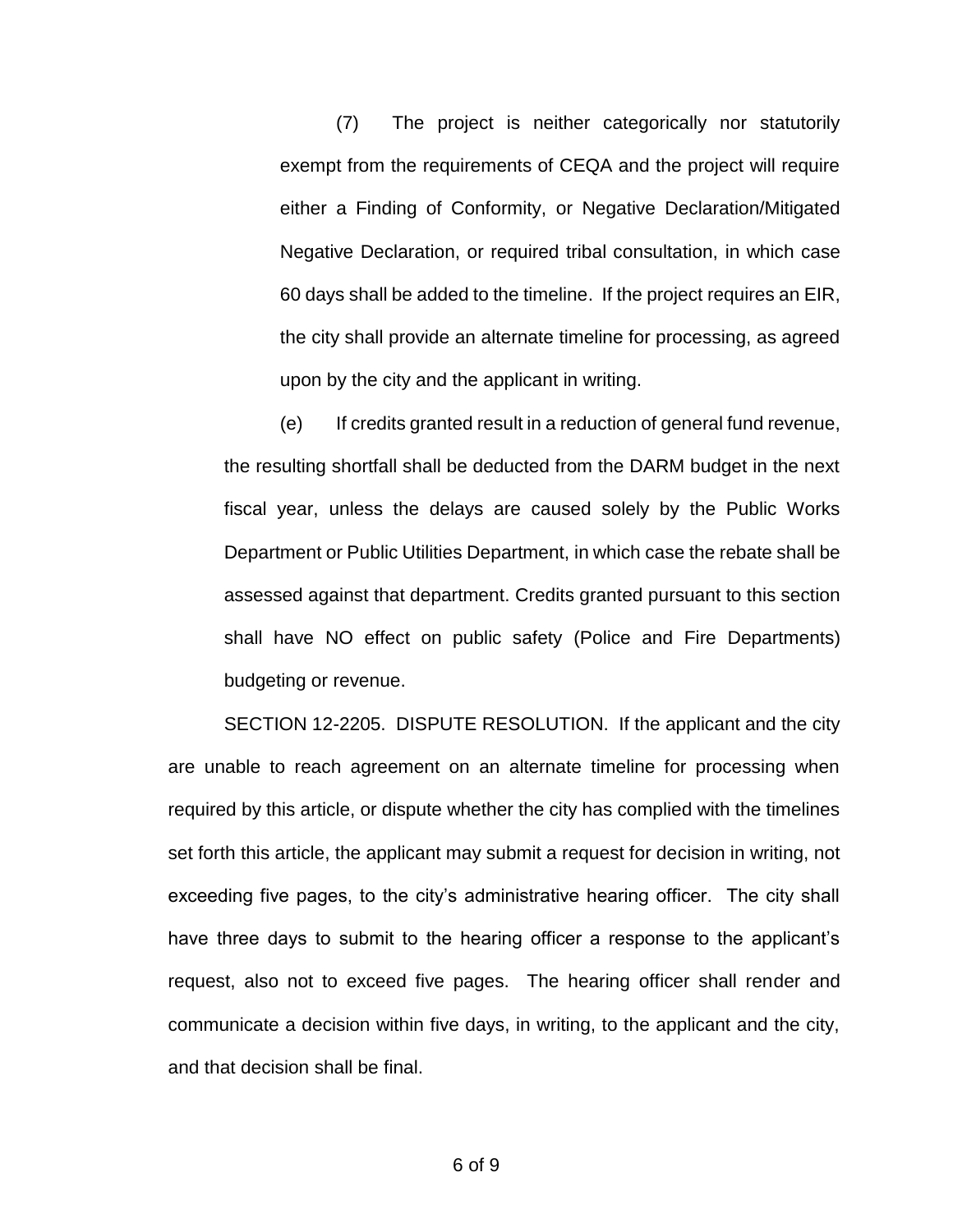SECTION 12-2206. AT-RISK PERMITS (FOR INDUSTRIAL/COMMERCIAL/RESIDENTIAL DEVELOPMENT).

(a) For residential, commercial, or industrial projects, after receipt of "first-round" comments on any infrastructure improvement plans (including grading plans), or submittal of a completed application for a building permit, the appropriate official, and/or building official is authorized to issue an "at risk" permit for grading, water, sewer, dry utilities, building foundations, and/or model homes before the construction documents for the whole building, structure, or project have been approved, and before the final map records.

(b) The applicant must satisfy all conditions of approval for all applicable entitlements before a foundation, whole building, structure, or model home "at risk" permit is issued. An applicant shall not be limited on the number of model home "at risk" permits issued, if appropriate Fire Department approval is granted.

(c) The applicant shall execute an agreement to remove all improvements that do not conform to all conditions of approval and future approved plans. The holder of such "at risk" permit shall proceed at the holder's own risk, including all risk of liability and without assurance that a permit for the entire structure or project will be granted. Occupancy will not be permitted until all conditions of approval are met and the final map is recorded, if applicable.

7 of 9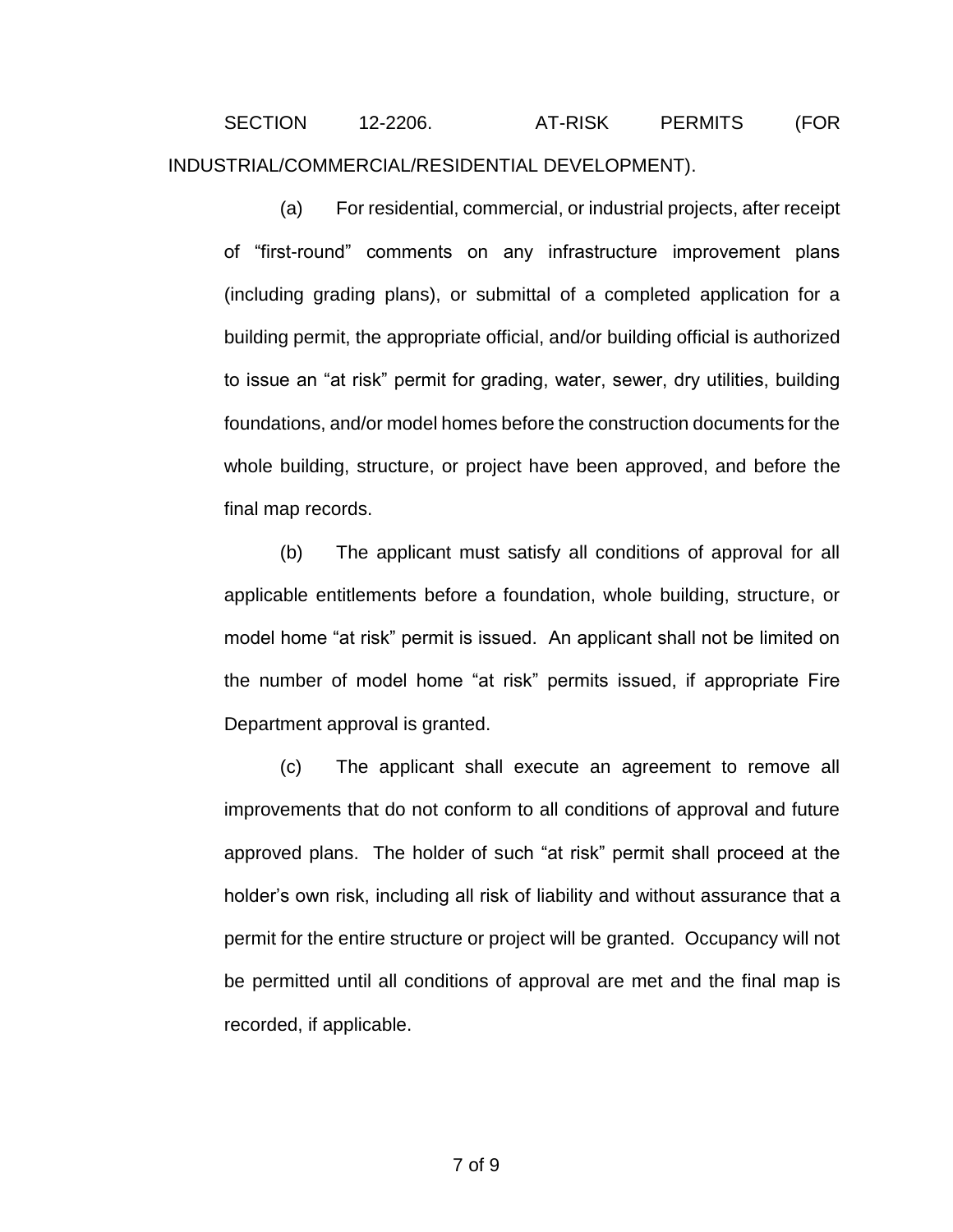(d) The city may set forth additional policies and procedures for the issuance of "at risk" permits consistent with this section and approved as to form by the City Attorney's Office.

SECTION 12-2207. CUSTOMER SATISFACTION SURVEY. The city shall implement a voluntary customer satisfaction survey developed jointly by a committee of public and private representatives that shall be available for completion by every applicant. Surveys may be completed online, or submitted in hard copy to the Controller's office. A quarterly report of the results of the survey shall be prepared by the Controller, made available on the city's website, and submitted to the Council. The quarterly report shall include:

(a) Results and metrics compiled from completed surveys; and

(b) The number and amount of refunds issued pursuant to Section 12-2204.

SECTION 12-2208. DEVELOPMENT CHECKLIST. The city shall prepare and provide to the public, both over the counter and on the city's website, a checklist of all necessary documents to be submitted and chronology of necessary steps and approvals for each type of approval or entitlement it issues. The checklists shall contain reference to the refund provisions in this ordinance. The city shall make available to the public where possible the ability to apply online and track the progress of an application.

SECTION 2. This Ordinance shall become effective and in full force and effect at 12:01 a.m. on the thirty-first day after its final passage.

\* \* \* \* \* \* \* \* \* \* \* \* \* \*